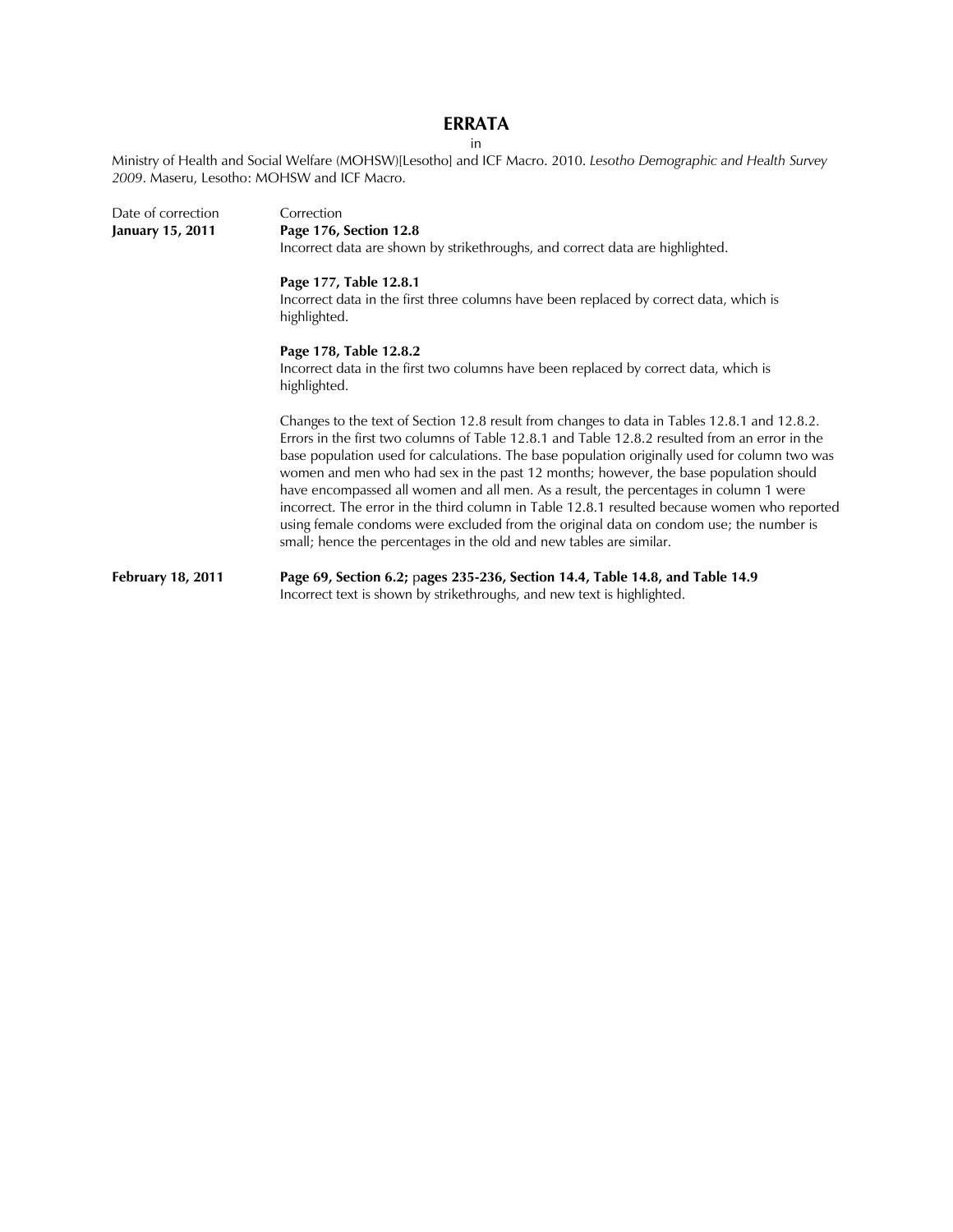### **12.8 MULTIPLE SEXUAL PARTNERSHIPS**

Given that the most important mechanism of HIV transmission is sexual intercourse, information on sexual behaviour is important in designing and monitoring intervention programmes to control the spread of the epidemic. In the context of HIV/AIDS/STI prevention, limiting the number of sexual partners and encouraging protected sex are crucial to the fight against the epidemic. The 2009 LDHS included questions on the respondent's lifetime sexual partners and also the partners a respondent had in the 12 months preceding the survey. Male respondents were also asked whether they had paid for sex in the past 12 months. Information on the use of condoms at last sexual encounter with each of these partner types was collected as well.

Tables 12.8.1 and 12.8.2 show the percentages of all women and all men, respectively, age 15-49 years who (1) had sexual intercourse with more than one sexual partner in the past 12 months and (2) used a condom during last intercourse (among those who had more than one partner in the past 12 months). The tables also show the mean number of lifetime sexual partners for respondents.

The data show that, among those who had sex in the previous 12 months,  $266$  percent of women and 45 21 percent of men reportedly had two or more sexual partners during the 12 months preceding the survey. Respondents age 30 and above and those currently married or cohabiting Women age 25-39 and men age 20-29 are more likely than other respondents to have had multiple partners over the past year. Among women, those living in rural urban areas  $(28 \, 7 \, \text{percent})$ , in the Mountains  $(34 \, 8 \, \text{percent})$ , and in **Quthing** and Mokhotlong (37 8 percent each) have the highest percentage who report having had two or more sexual partners in the past 12 months. Among men, urban residents are only slightly more likely than their rural counterparts to report multiple sexual partners in the preceding 12 months (50 23 percent versus  $43\overline{22}$  percent). Looking at ecological zones and districts, men in the Mountains ( $53\overline{25}$  percent) and in Leribe, Berea, Mafeteng, Mohale's Hoek, Mokhotlong, and Thaba-Tseka (53 23 percent each) report the highest percentages who have had two or more partners in the past year. Among women and men, education and wealth are inversely associated with the percentages who had two or more partners in the past 12 months, while among men there is no clear pattern in the variation of education and wealth.

Among respondents who had two or more partners in the past 12 months, only 38 39 percent of women and 52 percent of men report having used a condom at their last encounter. Condom use is more pronounced among women and men who have never married (65 66 percent of women and 66 percent of men) than those currently married  $(23)$   $24$  percent for women and 36 percent for men) or divorced, widowed, or separated  $(55\,56)$  percent for women and 52 percent for men). Urban respondents  $(51\,52)$ percent of women and 67 percent of men) are much more likely to use a condom during their last sexual intercourse than rural respondents  $(30\ 31)$  percent of women and 46 percent of men). Nineteen percent of women in the Foothills used a condom during their last sexual intercourse compared with 49 50 percent of women in the Lowlands. Furthermore, the lowest percentage of women who reported using a condom at last sexual encounter is in Thaba-Tseka  $(14 \ 17 \text{ percent})$ , and the highest is in Berea (52 percent). Among men, the highest percentages who reported using a condom at their last sexual intercourse are in the Lowlands (60 percent) and in Maseru (65 percent), while the lowest are in the Mountains (36 percent) and in Thaba-Tseka (35 percent). Education and wealth are strongly associated with use of condoms in the last sexual encounter among respondents who had two or more partners in the past 12 months. The more educated and well-off respondents are much more likely to report condom use at their last sexual intercourse than are those who are less educated or worse-off. For example, 24 25 percent of women with some primary education have used a condom at their last sexual encounter compared with 52 percent of women with secondary or higher education. Looking at wealth, condom use at last sexual encounter ranges from 32 13 percent of women in the second lowest wealth quintile to 48 49 to 52 percent of women in the two highest wealth quintiles. Similar patterns are observed among men.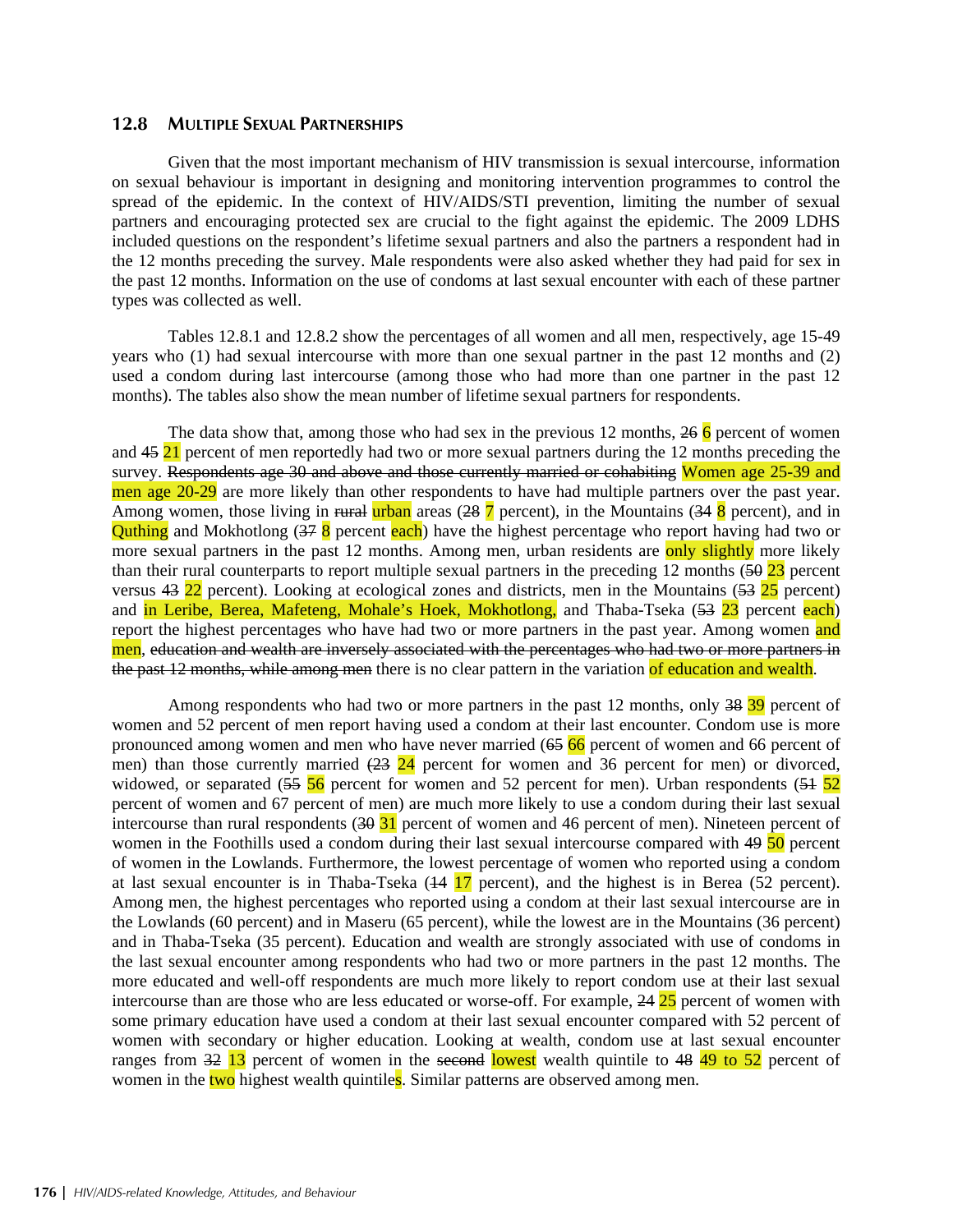#### Table 12.8.1 Multiple sexual partners in the past 12 months: Women

Among all women age 15-49, the percentage who had sexual intercourse with more than one sexual partner in the past 12 months; among those having more than one partner in the past 12 months, the percentage reporting that a condom was used at last intercourse; and the mean number of sexual partners during her lifetime for women who ever had sexual intercourse, by background characteristics, Lesotho 2009-10

|                                                                                                                                                 |                                                                                       |                                                                    | All women                                                                                                  |                                                                          |                                                                                            | partners in the past<br>12 months:                                                         | Among women who had $2+$                                  | Among women who ever had<br>sexual intercourse <sup>1</sup> :      |                                                                        |  |
|-------------------------------------------------------------------------------------------------------------------------------------------------|---------------------------------------------------------------------------------------|--------------------------------------------------------------------|------------------------------------------------------------------------------------------------------------|--------------------------------------------------------------------------|--------------------------------------------------------------------------------------------|--------------------------------------------------------------------------------------------|-----------------------------------------------------------|--------------------------------------------------------------------|------------------------------------------------------------------------|--|
| Background<br>characteristic                                                                                                                    | Percentage who<br>had $2+$<br>partners in the<br>Number of<br>past 12 months<br>women |                                                                    | Percentage who<br>reported using<br>a condom<br>during last<br>sexual<br>Number of<br>intercourse<br>women |                                                                          |                                                                                            | Mean number<br>of sexual<br>partners in<br>lifetime                                        | Number of<br>women                                        |                                                                    |                                                                        |  |
| Age<br>$15 - 24$<br>15-19<br>$20 - 24$<br>25-29<br>30-39<br>40-49                                                                               | 15.8<br>9.7<br>21.3<br>34.2<br>36.4<br>30.2                                           | 4.0<br>2.2<br>6.1<br>8.8<br>9.0<br>6.9                             | 837<br>396<br>441<br>321<br>430<br>296                                                                     | 3,337<br>1,785<br>1,552<br>1,244<br>1,746<br>1,297                       | 45.5<br>(39.0)<br>48.2<br>40.4<br>34.2<br>27.7                                             | 47.7<br>(42.9)<br>49.7<br>40.4<br>34.4<br>29.8                                             | 133<br>39<br>94<br>110<br>157<br>89                       | 2.0<br>1.6<br>2.1<br>2.4<br>2.9<br>3.0                             | 2,249<br>826<br>1,422<br>1,206<br>1,695<br>1,248                       |  |
| Marital status<br>Never married<br>Married or living<br>together<br>Divorced/separated/<br>widowed                                              | 11.7<br>93.8<br>12.4                                                                  | 4.6<br>7.5<br>6.8                                                  | 1,040<br>322<br>522                                                                                        | 2,618<br>4,049<br>957                                                    | 64.7<br>22.9<br>54.5                                                                       | 66.0<br>23.9<br>55.5                                                                       | 121<br>302<br>65                                          | 2.6<br>2.2<br>3.8                                                  | 1,471<br>3,998<br>929                                                  |  |
| <b>Residence</b><br>Urban<br>Rural                                                                                                              | 23.1<br>27.8                                                                          | 6.7<br>6.3                                                         | 742<br>1,142                                                                                               | 2,573<br>5,051                                                           | 51.2<br>30.1                                                                               | 52.3<br>31.1                                                                               | 171<br>317                                                | 2.8<br>2.4                                                         | 2,162<br>4,236                                                         |  |
| Ecological zone<br>Lowlands<br>Foothills<br>Mountains<br>Senqu River Valley                                                                     | 23.6<br>28.6<br>34.2<br>22.9                                                          | 6.1<br>6.2<br>7.7<br>5.8                                           | 1,238<br>158<br>346<br>141                                                                                 | 4,798<br>725<br>1,544<br>556                                             | 48.7<br>(19.4)<br>49.5<br>27.5                                                             | 49.8<br>(19.4)<br>20.5<br>29.5                                                             | 293<br>45<br>118<br>32                                    | 2.5<br>2.3<br>2.5<br>2.7                                           | 4,003<br>631<br>1,291<br>473                                           |  |
| <b>District</b><br>Butha-Buthe<br>Leribe<br>Berea<br>Maseru<br>Mafeteng<br>Mohale's Hoek<br>Quthing<br>Qacha's-Nek<br>Mokhotlong<br>Thaba-Tseka | 31.2<br>26.6<br>28.4<br>22.1<br>22.3<br>28.0<br>25.7<br>26.4<br>37.1<br>28.4          | 6.4<br>5.9<br>7.2<br>6.1<br>5.6<br>6.3<br>7.5<br>6.9<br>8.2<br>6.2 | 73<br>301<br>286<br>561<br>170<br>135<br>110<br>57<br>78<br>$+12$                                          | 357<br>1,359<br>1,122<br>2,036<br>682<br>599<br>379<br>219<br>356<br>515 | (16.5)<br>(42.8)<br>51.5<br>42.6<br>(43.0)<br>(26.5)<br>(27.8)<br>(39.5)<br>19.4<br>(14.4) | (18.3)<br>(44.7)<br>51.5<br>43.7<br>(43.0)<br>(26.5)<br>(30.1)<br>(41.2)<br>19.4<br>(17.3) | 23<br>80<br>81<br>124<br>38<br>38<br>28<br>15<br>29<br>32 | 2.1<br>2.2<br>2.9<br>2.5<br>2.6<br>2.3<br>3.1<br>2.5<br>2.6<br>2.4 | 316<br>1,130<br>894<br>1,725<br>579<br>521<br>321<br>187<br>294<br>429 |  |
| <b>Education</b><br>No education<br>Primary incomplete<br>Primary complete<br>Secondary+                                                        | 37.8<br>32.7<br>30.7<br>21.4                                                          | 8.8<br>6.9<br>7.3<br>5.7                                           | 22<br>382<br>416<br>1,064                                                                                  | 93<br>1,810<br>1,741<br>3,979                                            | $\theta$ . $\theta$<br>23.7<br>28.4<br>51.5                                                | 24.9<br>30.2<br>52.1                                                                       | 8<br>125<br>128<br>227                                    | 2.9<br>2.6<br>2.4<br>2.5                                           | 90<br>1,563<br>1,561<br>3,183                                          |  |
| Wealth quintile<br>Lowest<br>Second<br>Middle<br>Fourth<br>Highest<br><b>Total 15-49</b>                                                        | 36.0<br>32.3<br>22.3<br>24.9<br>22.1<br>25.9                                          | 7.1<br>7.6<br>5.4<br>6.4<br>6.0<br>6.4                             | 212<br>281<br>321<br>489<br>581<br>1,884                                                                   | 1,073<br>1,190<br>1,325<br>1,900<br>2,136<br>7,624                       | Ł<br>32.4<br>31.7<br>49.4<br>48.1<br>37.5                                                  | 13.4<br>32.6<br>31.7<br>51.7<br>49.0<br>38.5                                               | 76<br>91<br>72<br>122<br>128<br>488                       | 2.4<br>2.5<br>2.3<br>2.4<br>2.8<br>2.5                             | 917<br>1,019<br>1,097<br>1,581<br>1,784<br>6,397                       |  |

Note: An asterisk indicates that a figure is based on fewer than 25 unweighted cases and has been suppressed. Figures in parentheses are based on 25-49 unweighted cases. 1 Means are calculated excluding respondents who gave non-numeric responses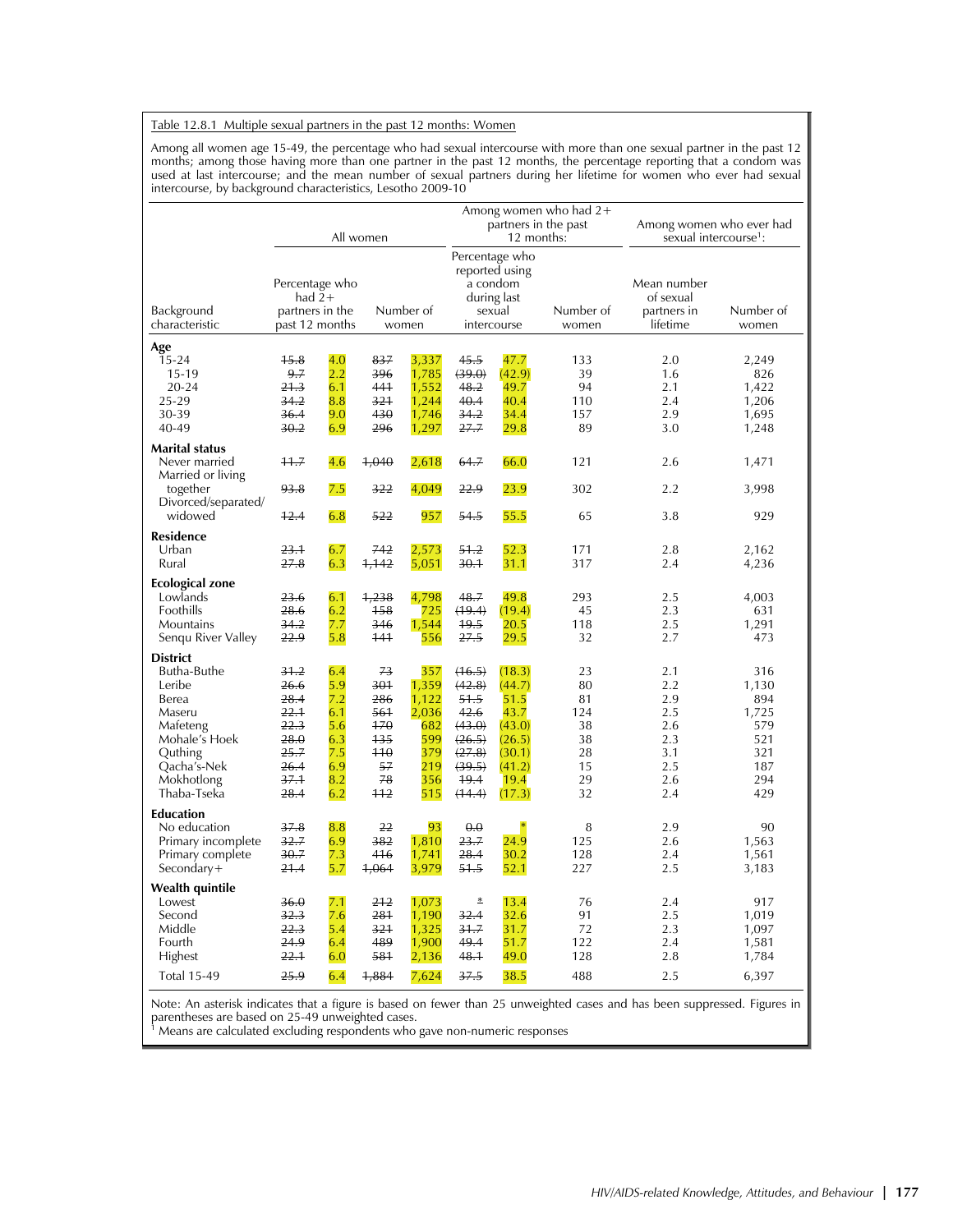#### Table 12.8.2 Multiple sexual partners in the past 12 months: Men

Among all men age 15-49, the percentage who had sexual intercourse with more than one sexual partner in the past 12 months; among those having more than one partner in the past 12 months, the percentage reporting that a condom was used at last intercourse; and the mean number of sexual partners during his lifetime for men who ever had sexual intercourse, by background characteristics, Lesotho 2009

|                                                                  | All men                                                         |              |                  |              | Among men who had $2+$<br>partners in the past 12 months:                            |                  | Among men who ever had<br>sexual intercourse <sup>1</sup> : |                  |  |
|------------------------------------------------------------------|-----------------------------------------------------------------|--------------|------------------|--------------|--------------------------------------------------------------------------------------|------------------|-------------------------------------------------------------|------------------|--|
| Background<br>characteristic                                     | Percentage<br>who had $2+$<br>partners in the<br>past 12 months |              | Number of<br>men |              | Percentage<br>who reported<br>using a condom<br>during last<br>sexual<br>intercourse | Number of<br>men | Mean number<br>of sexual<br>partners in<br>lifetime         | Number of<br>men |  |
| Age                                                              |                                                                 |              |                  |              |                                                                                      |                  |                                                             |                  |  |
| $15 - 24$                                                        | 37.2                                                            | 20.5         | 809              | 1,470        | 60.3                                                                                 | 301              | 5.1                                                         | 1,054            |  |
| 15-19                                                            | 28.9                                                            | 13.4         | 387              | 835          | 60.2                                                                                 | 112              | 3.3                                                         | 491              |  |
| 20-24                                                            | 44.8                                                            | 29.8         | 422              | 634          | 60.3                                                                                 | 189              | 6.7                                                         | 563              |  |
| 25-29<br>30-39                                                   | 47.6<br>62.9                                                    | 26.5<br>24.4 | 257<br>267       | 463<br>686   | 52.5<br>46.0                                                                         | 123<br>168       | 7.6<br>9.2                                                  | 406<br>630       |  |
| 40-49                                                            | 49.2                                                            | 17.5         | +39              | 389          | 32.3                                                                                 | 68               | 10.9                                                        | 353              |  |
| Marital status                                                   |                                                                 |              |                  |              |                                                                                      |                  |                                                             |                  |  |
| Never married<br>Married or living                               | 34.1                                                            | 20.7         | 4,029            | 1,691        | 65.5                                                                                 | 350              | 5.6                                                         | 1,230            |  |
| together<br>Divorced/separated/                                  | 80.5                                                            | 23.4         | 341              | 1,169        | 35.5                                                                                 | 274              | 8.9                                                         | 1,078            |  |
| widowed                                                          | 34.1                                                            | 23.7         | 103              | 148          | 51.6                                                                                 | 35               | 11.6                                                        | 136              |  |
| <b>Residence</b><br>Urban                                        |                                                                 |              |                  |              |                                                                                      |                  |                                                             |                  |  |
| Rural                                                            | 50.3<br>42.9                                                    | 22.9<br>21.5 | 385<br>4,086     | 845<br>2,162 | 67.2<br>46.1                                                                         | 194<br>466       | 9.6<br>6.6                                                  | 653<br>1,791     |  |
| Ecological zone                                                  |                                                                 |              |                  |              |                                                                                      |                  |                                                             |                  |  |
| Lowlands                                                         | 45.8                                                            | 22.1         | 892              | 1,850        | 59.5                                                                                 | 408              | 8.0                                                         | 1,467            |  |
| Foothills                                                        | 32.6                                                            | 17.6         | $+72$            | 319          | 48.1                                                                                 | 56               | 6.5                                                         | 269              |  |
| Mountains                                                        | 52.8                                                            | 25.0         | 295              | 621          | 35.6                                                                                 | 155              | 6.0                                                         | 530              |  |
| Senqu River Valley                                               | 35.0                                                            | 18.2         | 113              | 217          | 49.8                                                                                 | 40               | 8.4                                                         | 178              |  |
| <b>District</b>                                                  |                                                                 |              |                  |              |                                                                                      |                  |                                                             |                  |  |
| Butha-Bothe<br>Leribe                                            | 43.8<br>47.4                                                    | 22.3<br>22.6 | 86<br>237        | 168<br>498   | 53.1<br>56.2                                                                         | 37<br>113        | 8.8<br>6.8                                                  | 136<br>416       |  |
| Berea                                                            | 44.8                                                            | 22.7         | 229              | 451          | 52.9                                                                                 | 102              | 8.0                                                         | 355              |  |
| Maseru                                                           | 43.8                                                            | 20.5         | 361              | 773          | 65.2                                                                                 | 158              | 7.4                                                         | 604              |  |
| Mateteng                                                         | <del>41.3</del>                                                 | 22.6         | $+6+$            | 295          | 45.1                                                                                 | 67               | 7.7                                                         | 246              |  |
| Mohale's Hoek                                                    | 44.5                                                            | 23.0         | 129              | 250          | 37.4                                                                                 | 58               | 8.3                                                         | 214              |  |
| Quthing                                                          | 39.9                                                            | 20.0         | 75               | 150          | 55.9                                                                                 | 30               | 9.2                                                         | 119              |  |
| Qacha's-Nek                                                      | 41.9                                                            | 19.0         | 36               | 79           | 48.9                                                                                 | 15               | 6.8                                                         | 64               |  |
| Mokhotlong                                                       | 46.7                                                            | 23.4         | 69               | 137          | 37.7                                                                                 | 32               | 6.1                                                         | 115              |  |
| Thaba-Tseka                                                      | 53.4                                                            | 22.8         | 88               | 206          | 34.7                                                                                 | 47               | 5.0                                                         | 175              |  |
| <b>Education</b><br>No education                                 | 41.8                                                            | 18.7         | 150              | 336          | 25.3                                                                                 | 63               | 8.3                                                         | 313              |  |
| Primary incomplete                                               | 44.8                                                            | 22.0         | 538              | 1,095        | 41.4                                                                                 | 241              | 6.7                                                         | 883              |  |
| Primary complete                                                 | 41.5                                                            | 19.5         | $+75$            | 372          | 50.4                                                                                 | 73               | 7.9                                                         | 313              |  |
| Secondary+                                                       | 46.5                                                            | 23.5         | 608              | 1,205        | 68.1                                                                                 | 283              | 7.6                                                         | 935              |  |
| Wealth quintile                                                  |                                                                 |              |                  |              |                                                                                      |                  |                                                             |                  |  |
| Lowest                                                           | 42.6                                                            | 20.2         | 210              | 443          | 29.8                                                                                 | 89               | 6.1                                                         | 381              |  |
| Second                                                           | 46.9                                                            | 22.2         | 272              | 575          | 45.1                                                                                 | 128              | 6.1                                                         | 483              |  |
| Middle                                                           | 41.1                                                            | 21.9         | 355              | 666          | 47.3                                                                                 | 146              | 7.2                                                         | 550              |  |
| Fourth                                                           | 43.1                                                            | 20.5         | 304              | 640          | 56.9                                                                                 | 131              | 8.9                                                         | 502              |  |
| Highest                                                          | 50.0                                                            | 24.2         | 331              | 684          | 70.8                                                                                 | 166              | 8.4                                                         | 528              |  |
| <b>Total 15-49</b>                                               | 44.8                                                            | 21.9         | 1,472            | 3,008        | 52.3                                                                                 | 659              | 7.4                                                         | 2,444            |  |
| 50-59                                                            | 48.1                                                            | 12.6         | 81               | 309          | (20.8)                                                                               | 39               | 13.4                                                        | 276              |  |
| Total men 15-59                                                  | 45.0                                                            | 21.1         | 1,553            | 3,317        | 50.5                                                                                 | 699              | 8.0                                                         | 2,719            |  |
| Note: Figures in parantheses are based on 25,49 unweighted cases |                                                                 |              |                  |              |                                                                                      |                  |                                                             |                  |  |

Note: Figures in parentheses are based on 25-49 unweighted cases. 1 Means are calculated excluding respondents who gave non-numeric responses.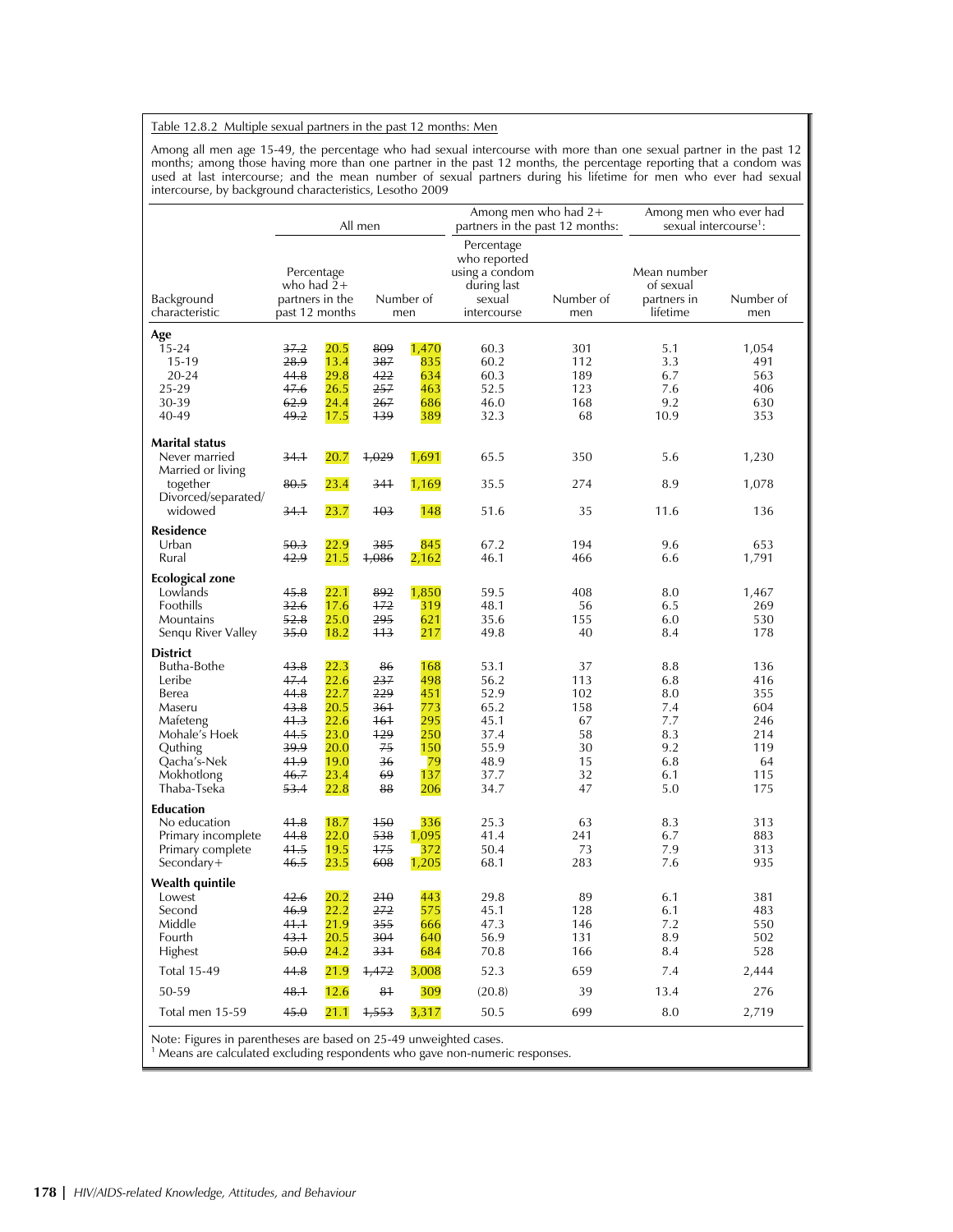### **6.1 INTRODUCTION**

Research on fertility demonstrates that fertility levels in most populations can be explained by five key proximate determinants that define the risk of becoming pregnant. These are marriage, sexual intercourse, postpartum amenorrhoea, abstinence from sexual relations, onset of menopause, and contraceptive use. This chapter addresses all of these determinants except contraception, which is discussed in Chapter 5.

In many societies, marriage is a principal indicator of women's exposure to risk of pregnancy. Early marriage is usually associated with early childbearing, a longer period of exposure to the risk of pregnancy, and higher fertility levels. The early initiation of childbearing may also adversely affect women's and children's health. The duration of postpartum amenorrhoea and postpartum abstinence affects the length of time a woman is insusceptible to pregnancy and thus, determines the interval between births. The onset of menopause marks the end of a woman's reproductive life cycle. This chapter presents factors that determine the duration of a woman's reproductive life and the pace of childbearing, leading to a better understanding of fertility levels and differences.

## **6.2 MARITAL STATUS**

The category *currently married* is used to refer to those persons who are married and who live together. Those who are divorced, separated, and widowed are referred to as *formerly married*. The proportion of women and men who are currently married and formerly married together comprise the proportion *ever married*.

Table 6.1 shows that one-third of women of childbearing age have never been married; more than half are either married or living together; 8 percent are widowed; and the remaining 5 percent are separated or divorced. Only 5 percent of women age 45-49 have never been married, indicating that marriage is nearly universal in Lesotho.

Fifty-six percent of men age 15-49 have never been married, 39 percent are currently married or living together, 2 percent are widowed, and 3 percent are separated or divorced. If one compares the sexes, a larger proportion of men have never been married (56 percent of men compared with 34 percent of women, respectively), and a smaller proportion of men are widowed  $(3 \ 2)$  percent compared with 8 percent), or separated or divorced (3 percent compared with 5 percent).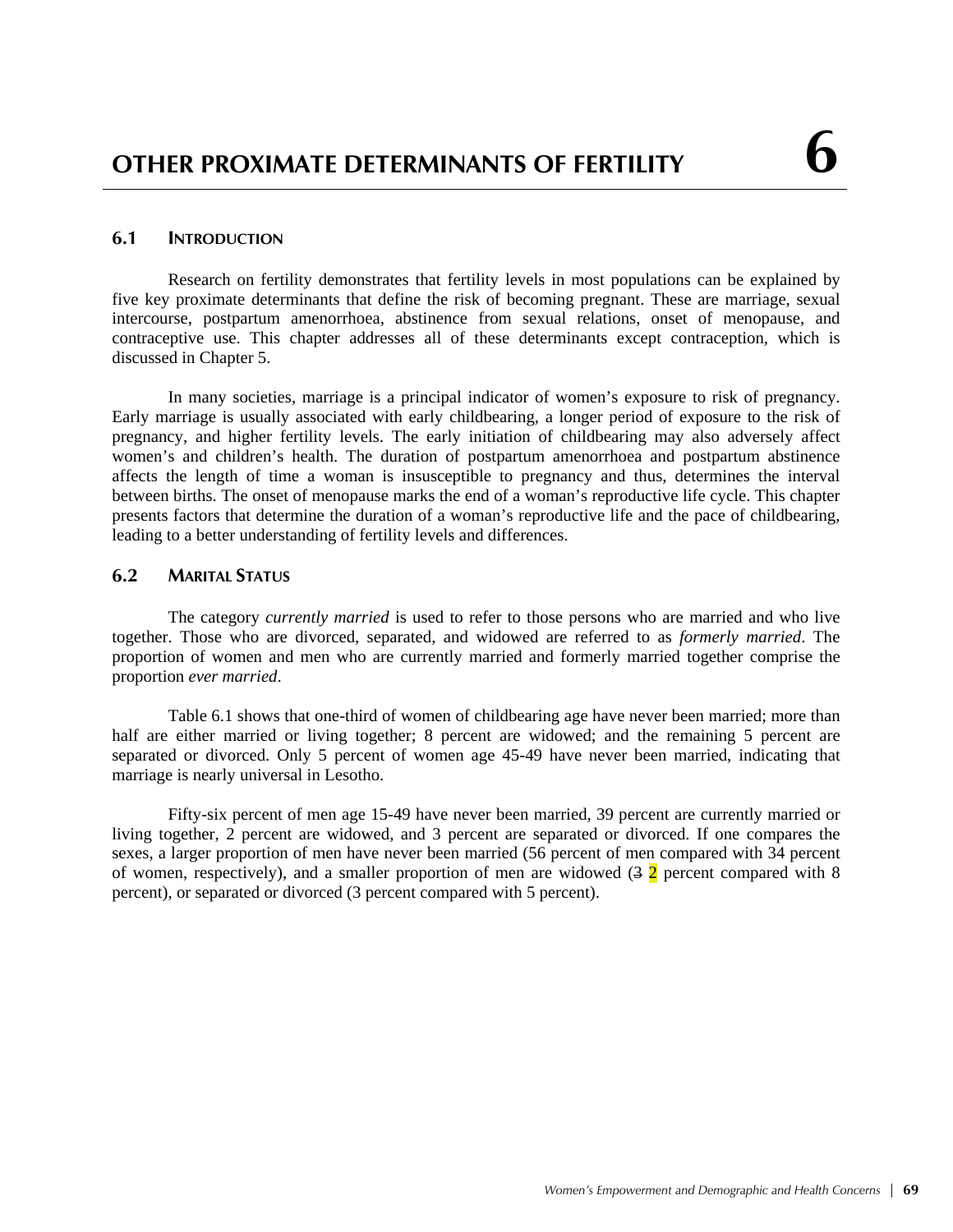### **14.4 WOMEN'S EMPOWERMENT INDICATORS**

The three sets of empowerment indicators, namely women's participation in making household decisions, attitude towards wife beating, and attitude towards a wife's right to refuse sexual intercourse with her husband/partner, can be summariQacha's Neked summarized into three separate indices. The first index shows the number of decisions (see Table  $14.5<sub>1</sub>$ ) for the list of decisions) in which women participate alone or jointly with their husband/partner. This index ranges in value from 0 to 4 and is positively related to women's empowerment. It reflects the degree of decision-making control that women are able to exercise in areas that affect their own lives and environments.

The second index, which ranges in value from 0 to 5, is the total number of reasons (see Table 14.6.1 for the list of reasons) for which the respondent feels that a husband is justified in beating his wife. A lower score on this indicator is interpreted as reflecting a greater sense of entitlement and self-esteem and a higher status of women.

The final index, which ranges in value from 0 to 3, is the number of circumstances (see Table 14.7.1 for the list of the circumstances) in which the respondent feels that a woman is justified in refusing sexual intercourse with her husband or partner. This indicator reflects perceptions of sexual roles and women's rights over their bodies and relates positively to women's sense of self and empowerment.

Table 14.8 shows how these three indicators relate to each other. In general, the expectation is that women who participate in making household decisions are also more likely to have egalitarian gender beliefs. Greater decision-making participation is normally associated with disapproval of wife beating and vice versa. Data in Table 14.8 show that women who participate in 3 to 4 decisions are more likely than other women to disagree with wife beating and to agree with the woman's right to refuse sex with her husband.

Table 14.8 Indicators of women's empowerment

Percentage of women age 15-49 who participate in all decision making, percentage who disagree with all reasons for justifying wife-beating, and percentage who agree with all reasons for refusing sexual intercourse with husband, by value on each of the indicators of women's empowerment, Lesotho 2009

| Empowerment indicator                                                                  | Currently married women<br>Percentage who<br>participate in all<br>decision making | Number of<br>women | Percentage who<br>disagree with all<br>the reasons<br>justifying wife<br>beating | Percentage who<br>agree with all<br>the reasons for<br>refusing sexual<br>intercourse with<br>husband | Number of<br>women |
|----------------------------------------------------------------------------------------|------------------------------------------------------------------------------------|--------------------|----------------------------------------------------------------------------------|-------------------------------------------------------------------------------------------------------|--------------------|
|                                                                                        |                                                                                    |                    |                                                                                  |                                                                                                       |                    |
| Number of decisions in which<br>women participate <sup>1</sup>                         |                                                                                    |                    |                                                                                  |                                                                                                       |                    |
| $\Omega$                                                                               | $0.0$ na                                                                           | 130                | 48.6                                                                             | 31.3                                                                                                  | 130                |
| $1 - 2$                                                                                | $\theta$ . $\theta$<br>na                                                          | 742                | 47.4                                                                             | 25.7                                                                                                  | 742                |
| $3 - 4$                                                                                | 66.9 na                                                                            | 3,178              | 67.9                                                                             | 34.5                                                                                                  | 3,178              |
| Number of reasons for which wife                                                       |                                                                                    |                    |                                                                                  |                                                                                                       |                    |
| beating is justified <sup>2</sup>                                                      |                                                                                    |                    |                                                                                  |                                                                                                       |                    |
| 0                                                                                      | 59.3                                                                               | 2,572              | $100.0$ na                                                                       | 39.0                                                                                                  | 4,796              |
| $1 - 2$                                                                                | 46.3                                                                               | 856                | 0.0<br>na                                                                        | 31.3                                                                                                  | 1,750              |
| $3 - 4$                                                                                | 31.6                                                                               | 528                | 0.0<br>na                                                                        | 26.4                                                                                                  | 905                |
| 5                                                                                      | 38.8                                                                               | 93                 | 0.0<br>na                                                                        | 21.0                                                                                                  | 173                |
| Number of reasons given for refusing<br>to have sexual intercourse with<br>husband $3$ |                                                                                    |                    |                                                                                  |                                                                                                       |                    |
| $\Omega$                                                                               | 50.0                                                                               | 636                | 60.1                                                                             | 0.0<br>na                                                                                             | 1,114              |
| $1 - 2$                                                                                | 51.3                                                                               | 2,084              | 59.1                                                                             | 0.0<br>na                                                                                             | 3,820              |
| 3                                                                                      | 55.5                                                                               | 1,329              | 69.5                                                                             | 100.0<br>na                                                                                           | 2,690              |
| $na = Not applicable$                                                                  |                                                                                    |                    |                                                                                  |                                                                                                       |                    |

1 Restricted to currently married women. See Table 14.5.1 for the list of decisions. 2

 $2$  See Table 14.6.1 for the list of reasons

<sup>3</sup> See Table 14.7.1 for the list of reasons